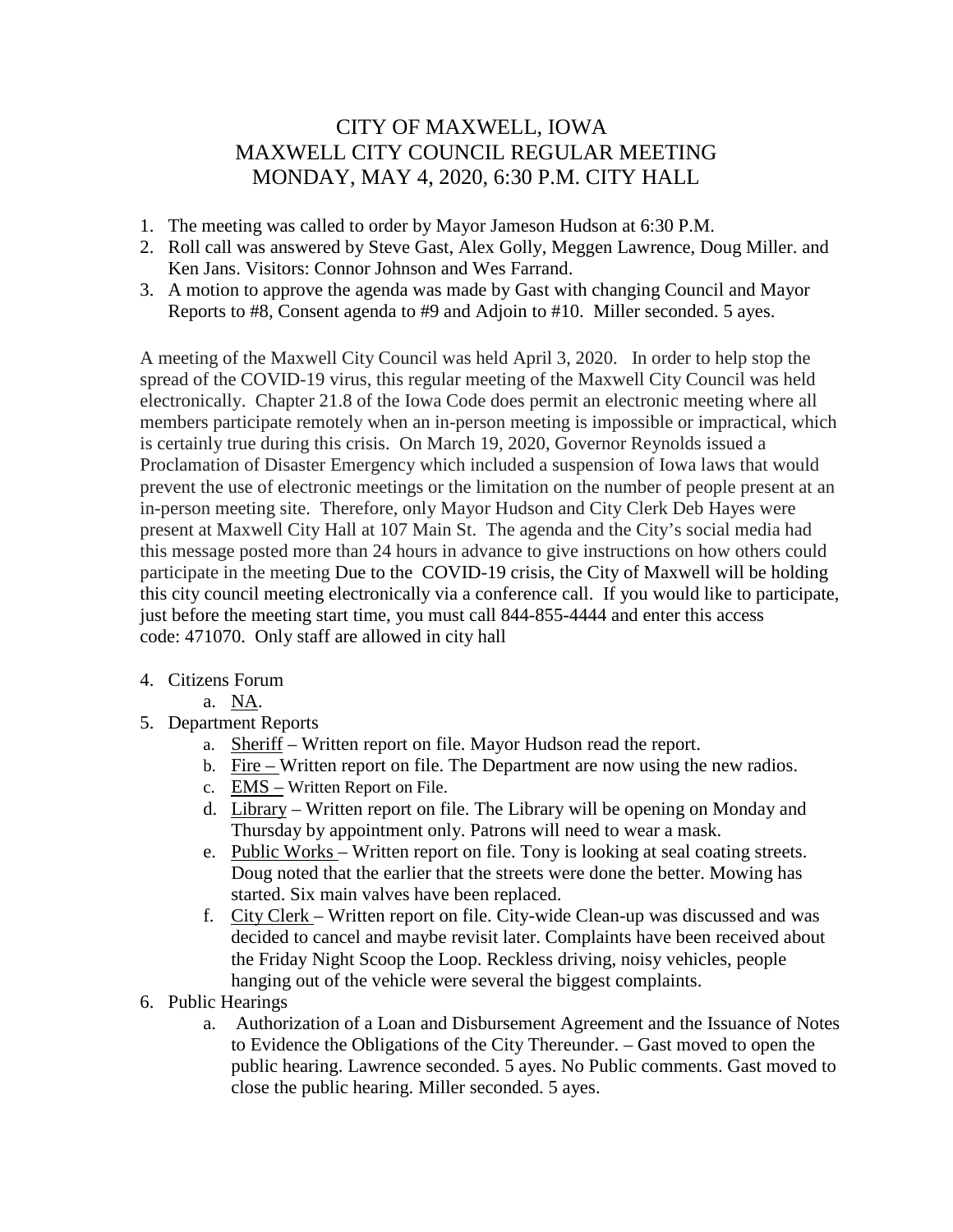- i. Resolution Instituting Proceedings to take Additional Action. Gast moved to approve Resolution 2020-13 A Resolution Instituting Proceedings to take Additional Action. Lawrence seconded. 5 ayes.
- b. First Reading for an Ordinance Amending the Code of Ordinances, City of Maxwell, IA., Provisions Pertaining to Water Service Charges and Sewer Services Charges. Golly moved to open the public hearing. Jans seconded. 5 ayes. No Public comments. Miller moved to close the public hearing. Jans seconded. 5 ayes. Gast moved to approve the First Reading for an Ordinance Amending the Code of Ordinances, City of Maxwell, IA., Provisions Pertaining to Water Service Charges and Sewer Services Charges. Golly seconded. 5 ayes.
- c. First Reading First Reading for an Ordinance Amending the Code of Ordinances, City of Maxwell, IA., by Amending Provisions Pertaining to Stop or Yield Signs Required, Water Rates and Solid Waste Control. Jans moved to open the public hearing. Gast seconded. 5 ayes. No Public comments. Miller moved to close the public hearing. Jans seconded. 5 ayes. Miller moved to approve the First Reading First Reading for an Ordinance Amending the Code of Ordinances, City of Maxwell, IA., by Amending Provisions Pertaining to Stop or Yield Signs Required, Water Rates and Solid Waste Control. Gast seconded. 5 ayes.
- d. Public Hearing for City Budget Amendment FY2020- Amendment #. Golly moved to open the public hearing. Miller seconded. 5 ayes. No Public comments. Jans moved to close the public hearing. Golly seconded. 5 ayes.
	- i. A Resolution Amending the Current Budget for the Fiscal Year ending June 30, 2020. Steve asked several questions about the amendment. Gast moved to approve Resolution 2020-12 A Resolution Amending the Current Budget for the Fiscal Year ending June 30, 2020. Jans seconded. 5 ayes.
- 7. Business
	- a. Motion to Approve Chicken Permit at  $604$  7<sup>th</sup> St The council asked him to move the chicken coop to accommodate the 50 ft distance from the neighbor. Gast moved to approve the poultry permit with the amendment of the coop being moved accommodate the 50 ft distance and the zoning setbacks. Lawrence seconded. 5 ayes.
	- b. Motion to Approve a Scope of Work for Main Street ADA Ramp Project. Design plans were presented to the council for the ADA Ramp Project. Gast moved to accept a Scope of Work for Main Street ADA Ramp Project. Jans seconded. 5 ayes.
	- c. Status Update, Proposed Schedule, Presentation of Building Alternatives, and a Request for Direction in Final Design of Building Alternatives –Wes Farrand from Snyder & Associates. Gave a brief update on the Wastewater Improvement Project. They are in the process of finalizing the final designs. They needed the input of the council for the blower building. There were 3 options. The first option was to make a bigger building that would hold blowers and electrical components. The second option would be a smaller building which would house the electrical components, but the blowers would sit outside in the weather. This option would save approx. \$90,000. The third option is no building, and everything would be outside. This option would save approx. \$140,000. However, if the weather is bad and there is a problem it will be hard to get someone to work on it. After much discussion and where some costs could be cut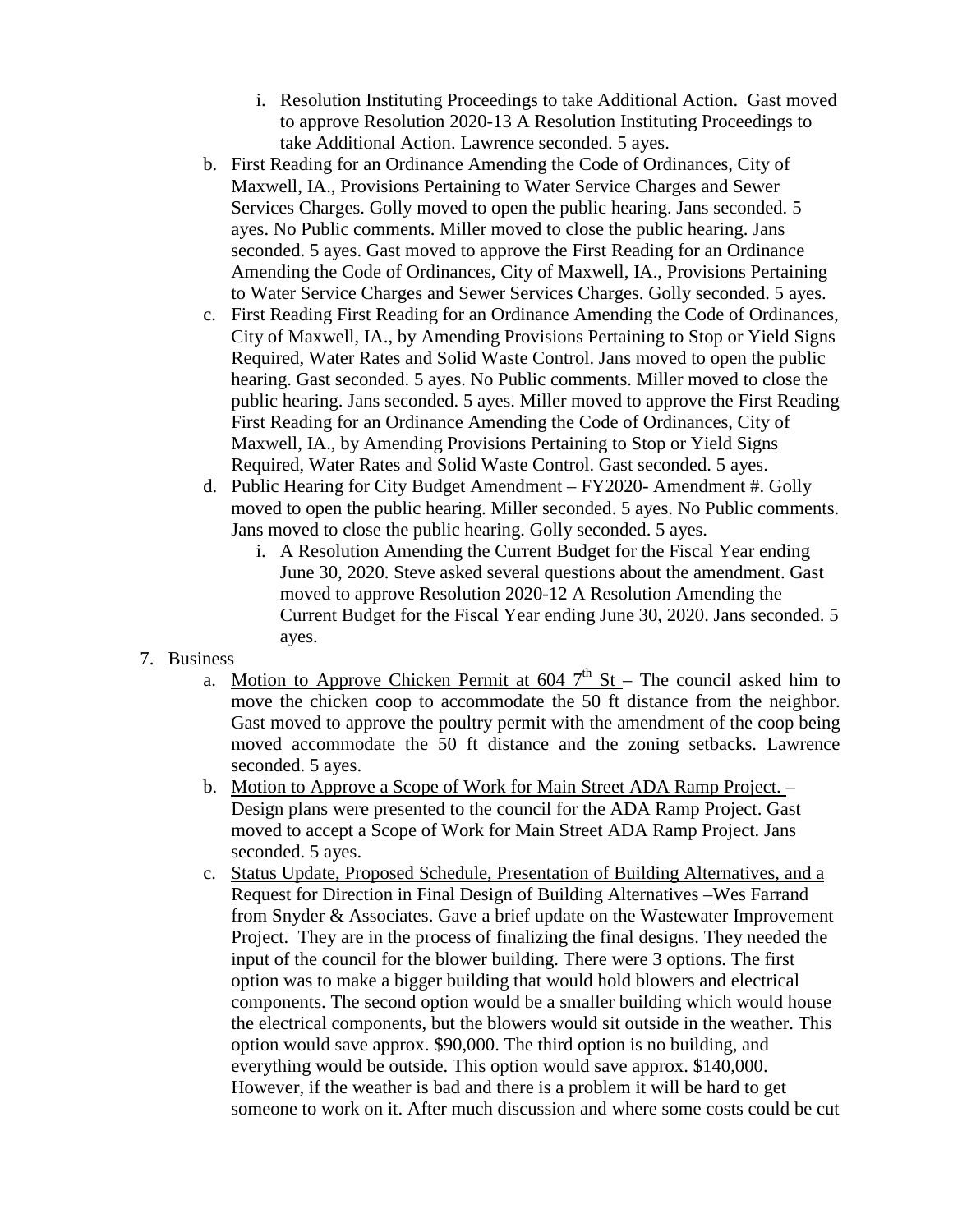else where Golly moved to go with option one a bigger building to hold all equipment. Gast seconded. 5 ayes.

- d. Set the Bid Date and Authorize Publication of Notice to Bidders Bid date will be decided at the June  $1<sup>st</sup>$  meeting.
- e. Set Hearing Date for Project Award and Authorize Publication of Hearing Notice. - . Postpone to June  $1<sup>st</sup>$  meeting.
- f. Approval of Tobacco License for Casey's Gast moved to approve Casey's tobacco license. Jans seconded. 5 ayes.
- g. Authorization for Mayor to sign Contract with Municipal Management Gast moved to authorize the mayor to sign a contract with Municipal Management. Jans seconded. 5 ayes.
- h. Discussion of an Ordinance Restriction Campers Located on Private. Ken took pictures of 28 samples of campers & trailers parked around town. He asked all council members to look at them and decide if they are against any ordinances and if they have any objections to them. He will tally the counts and bring it back to the June  $1<sup>st</sup>$  meeting.
- i. Discussion and Action on Sidwell Concept Design- Gast moved to approve the Sidwell design and to share with the current owner of the property.
- j. Discussion and Action on Truck Replacement The decision was postponed until the June  $1<sup>st</sup>$  meeting when the committee could get more information on the size of truck and how to finance it.
- k. Decisions Concerning City Hall Operations Post Covid-19 Lockdown –. Jameson asked the opinion of the council for when city hall opens. There is 1 person in the office at a time and no public allowed in at this time. Council opinions is that Dee should be moved to back corner for social distancing between her and Deb. A sneeze guard should be put in place for when people are allowed into city hall. Also, a swinging door to stop public from wondering in city hall. Allow 1 person or family group in at a time. Council asked what other cities are doing. Clerk will check into when other city halls are opening.
- 8. Council and Mayor Reports
	- a. Complaints Ken has been getting complaints of kids hanging out at the parking lots in town.
	- b. Steve Gast  $-1$ ) Steve talked about the tree ordinance being vague when planting in the right-of-way. He has a resolution to be passed at the June meeting that sets a policy for planting trees. He would also like to look at amending the current tree ordinance. 2) Steve asked for clarification on when the closing time for getting items on the agenda. Jameson said it was the Monday before the meeting for new items and that all reports needed to be given to the clerk for the packet on Wednesday.
	- c. Doug Miller  $-1$ ) Doug asked about the Farmer's Market. Jameson will talk to Lauryn Myers about when it would start. He thought it was May  $17<sup>th</sup>$ . 2) Doug asked if we had gotten started on getting information on new garbage service. We still have some time on the contract. 3) Doug mentioned that we are still short a city worker. They need to get with Tony to see what this position requires. Do they need to be EMS or Fire? Jameson, Doug, and Tony will need to meet to decide these requirements.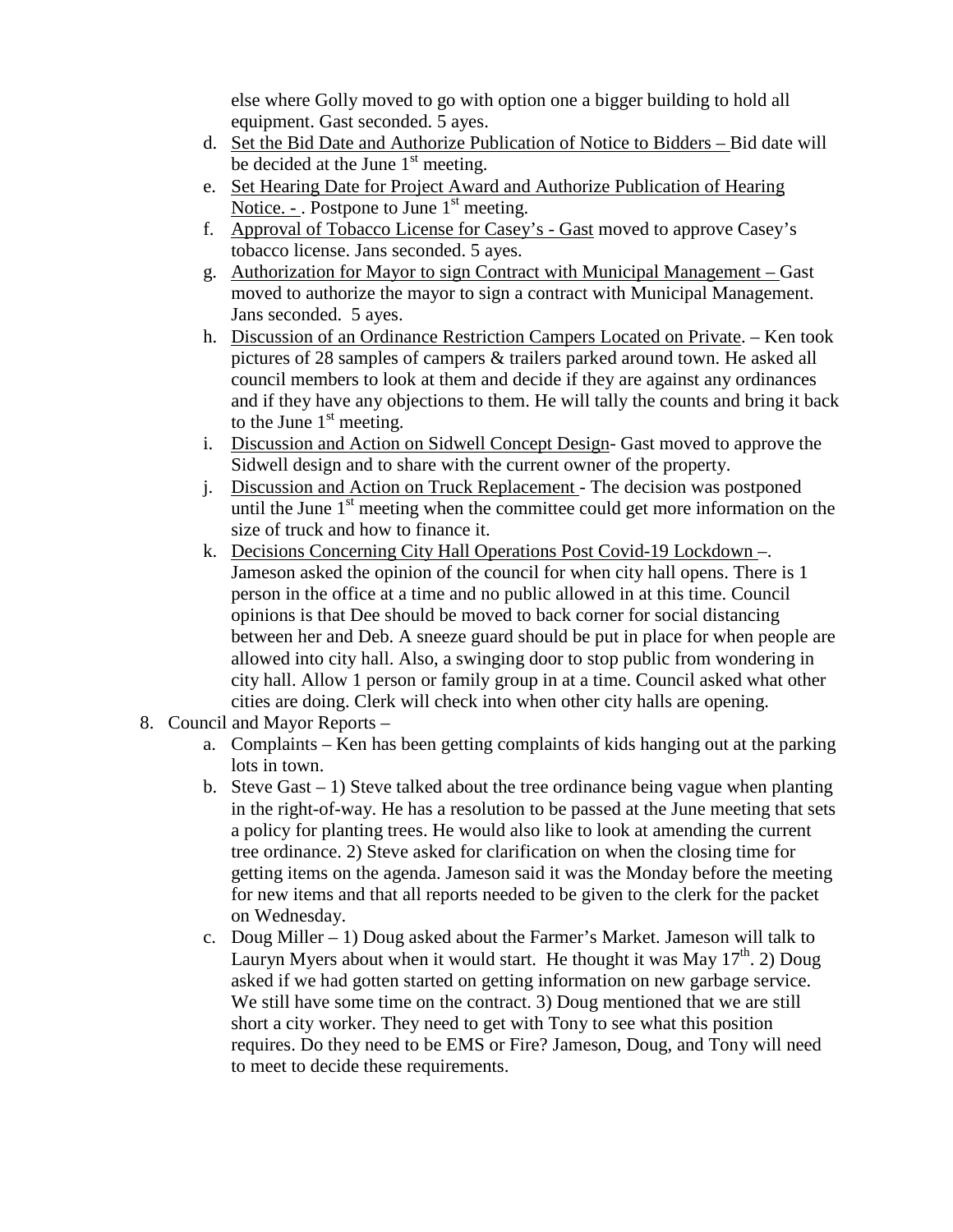d. Jameson Hudson –1) Jameson has signed a proclamation to shut down Metcalf St,  $4^{th}$  St,  $3^{rd}$  St, and Woodlawn St for Graduation on May  $23^{rd}$ . There will be a parade for the graduates in Collins and Maxwell.

## 9. Consent Agenda

CLAIMS REPORT

- **1)** Gast moved to accept the April 3rd, 2020 minutes, 3 ayes, 2 abstain.
- 2) Gast moved to accept the April  $6<sup>th</sup>$ , 2020 Minutes with corrections, & current bills. Jans seconded. 5 ayes.
- **3)** Bills presented were as follows:

| <b>VENDOR</b>                         | <b>REFERENCE</b>                  |    | <b>AMOUNT</b> |
|---------------------------------------|-----------------------------------|----|---------------|
| <b>AFLAC</b>                          | <b>AFLAC CANCER</b>               | \$ | 252.48        |
| <b>BADGER METER</b>                   | <b>CELLULAR WATER METER READS</b> | \$ | 344.43        |
| <b>BANLEACO</b>                       | PRINTER/COIER/OVERAGES            | \$ | 186.79        |
| <b>BANLEACO</b>                       | <b>MMIT-COPIER</b>                | \$ | 1,592.55      |
| <b>CASEY'S BUSINESS MASTERCARD</b>    | monthly gas and diesel            | \$ | 536.88        |
| CHEM-SULT, INC                        | SODIUMHYPOCHLORITE & CALCIQUES    | \$ | 928.64        |
| <b>CHITTY GARBAGE SERVICE</b>         | <b>MONTHLY GARBAGE</b>            | \$ | 3,542.81      |
| <b>CONSUMERS ENERGY</b>               | <b>RCH ELECTRIC</b>               | \$ | 52.00         |
| <b>DAVE POMEROY</b>                   | 4-18-2020 MOWING                  | \$ | 600.00        |
| <b>FELD FIRE</b>                      | <b>3 SETS OF BUNKER GEAR</b>      | \$ | 6,540.00      |
| <b>DB IOWA HOLDINGS</b>               | MINUTES & PUBLIC HEARINGS         | \$ | 625.85        |
| <b>GENERAL FIRE AND SAFETY</b>        | KITCHEN FIRE SUPPRESSION INSP     | \$ | 273.00        |
| <b>IOWA DEP OF REVENUE</b>            | 1ST QTR 2020                      | \$ | 180.00        |
| <b>IOWA DEP OF REVENUE</b>            | 1ST QTR 2020 WET                  | \$ | 1,540.00      |
| <b>IOWA REGIONAL UTILITIES ASSOC</b>  | <b>RCH WATER</b>                  | \$ | 533.54        |
| <b>IPERS</b>                          | <b>IPERS</b>                      | \$ | 1,597.92      |
| <b>KEYSTONE LABORATORIES INC</b>      | #1D02007-SOLIDS, BOD, NITROGEN    | \$ | 273.50        |
| <b>KEYSTONE LABORATORIES INC</b>      | SOLIDS, BOD, NITROGEN, CBOD       | \$ | 215.00        |
| <b>MAXWELL STATE BANK</b>             | <b>FED/FICA TAXES</b>             | \$ | 2,576.79      |
| MIDWEST INSURANCE CORP                | <b>INSURANCE</b>                  | \$ | 33,866.00     |
| <b>SAFE BUILDING COMPLIANCE &amp;</b> |                                   |    |               |
| <b>TEC</b>                            | 2 BUILDING PERMITS                | \$ | 144.11        |
| <b>STAPLES CREDIT PLAN</b>            | REVOLVING CREDIT PLAN             | \$ | 49.00         |
| <b>STORY COUNTY TREASURER</b>         | LAW ENFORCEMENT                   | \$ | 13,974.80     |
| SYNCB/AMAZON                          | BOOKS, DVD                        | \$ | 791.81        |
| SYNCB/AMAZON                          | DVDS, BOOKS                       | \$ | 677.54        |
| <b>TODD WHITE PLUMBING</b>            | REPLACE PARK STORM INTAKES        | \$ | 870.50        |
| U.S. BANK                             | <b>FREIGHT FOR COPIER</b>         | \$ | 400.00        |
| WINDSTREAM                            | 091143516-TELEPHONE & INTERNET    | \$ | 573.17        |
| <b>Accounts Payable Total</b>         |                                   | \$ | 73,739.11     |
| Total Paid On: 4/08/20                |                                   | \$ | 4,309.86      |
| Total Paid On: 4/22/20                |                                   | \$ | 4,373.43      |
| <b>Total Payroll Paid</b>             |                                   | Ś  | 8,683.29      |